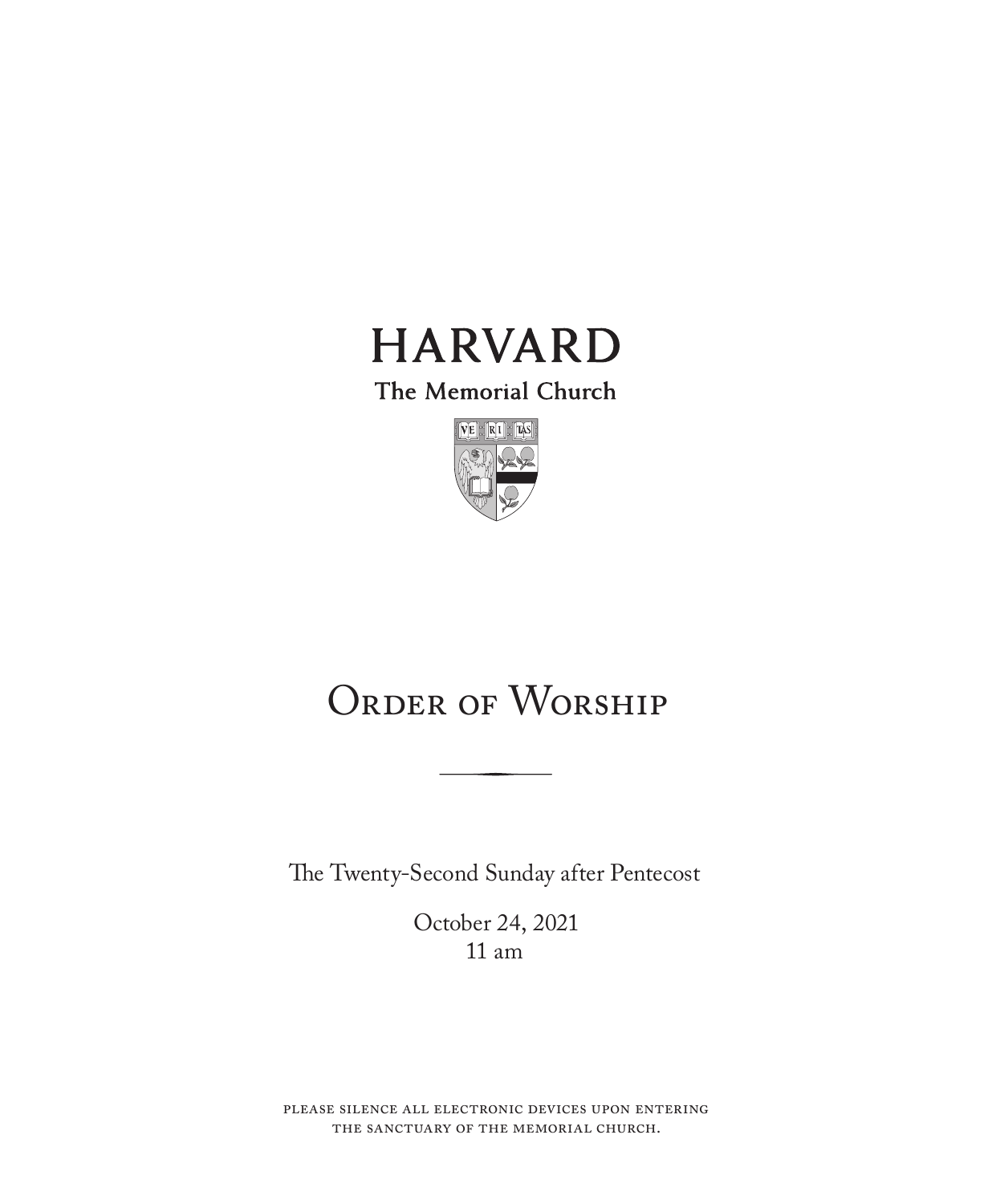PRELUDE<br>Lyric Suite (2002) 1. Prelude 3. Pastorale

*Alfred V. Fedak (b. 1953)* 

#### **HYMN**

No. 1, st. 1 & 4, "All People That on Earth Do Dwell" *Old Hundredth The congregation stands and remains masked while singing.*

#### CALL TO WORSHIP

*from Psalm 36 & Isaiah 2*

| Minister:        | Your steadfast love, O Lord, extends to the heavens,<br>your faithfulness to the clouds.               |
|------------------|--------------------------------------------------------------------------------------------------------|
| People:          | Your righteousness is like the mighty mountains,<br>your judgments are like the great deep.            |
| Minister:        | How precious is your steadfast love, O God!<br>All people may take refuge in the shadow of your wings. |
| People:          | For with you is the fountain of life;<br>in your light we see light.                                   |
| <i>Minister:</i> | Come, let us set out in the light of the Lord!                                                         |

#### **CONFESSION**

*In unison:*

Eternal God, in whom we live and move and have our being, whose face is hidden from us by our sin, and whose mercy we forget: cleanse us from all offenses, and deliver us from proud thoughts and vain desires; that humbly we may draw near to thee, confessing our faults, confiding in thy grace, and finding in thee our refuge and our strength, through Jesus Christ our Lord.

#### ASSURANCE OF PARDON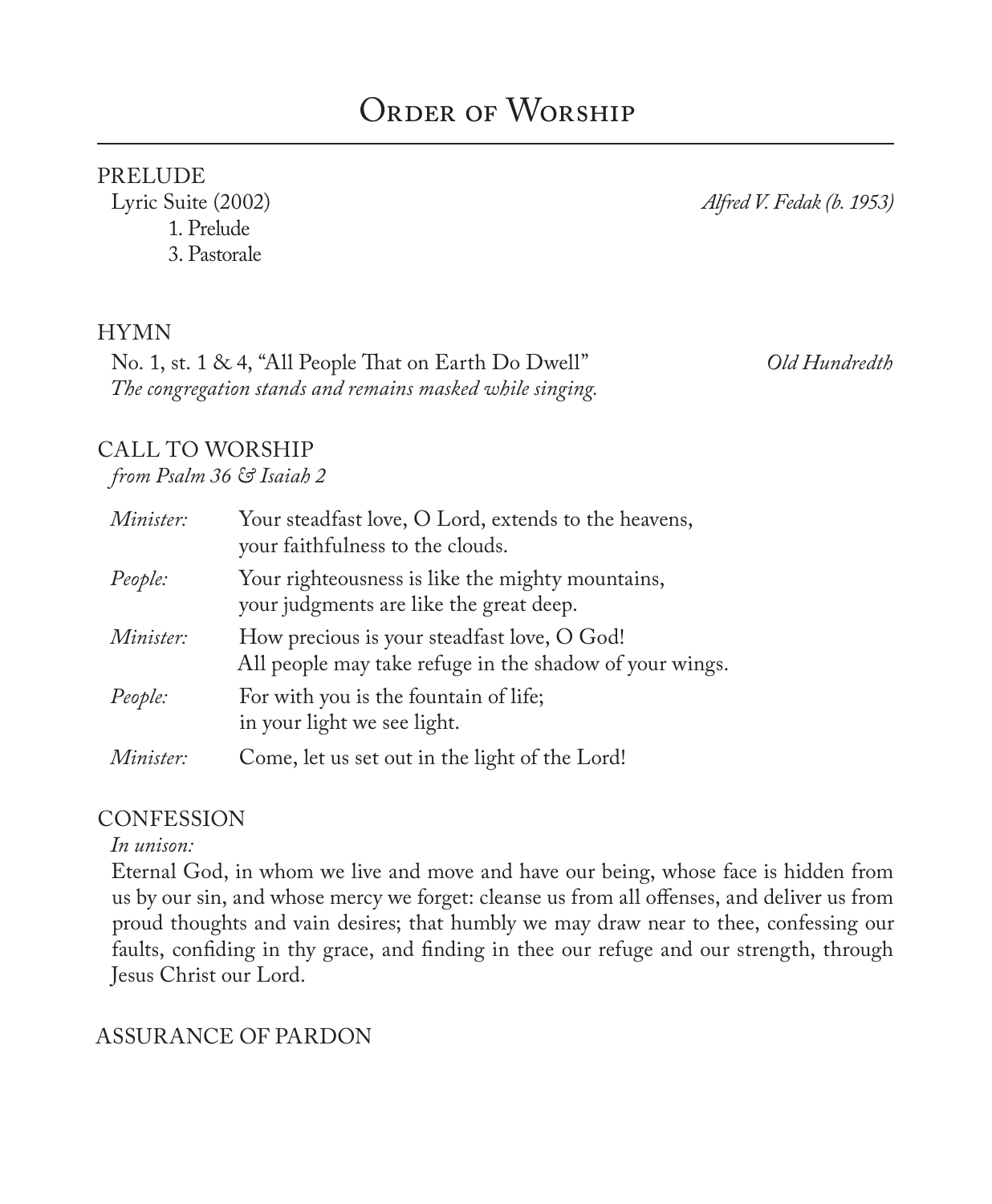HYMN

No. 9, "Praise, My Soul, the King of Heaven" *Lauda Anima The congregation stands and remains masked while singing.*

#### THE PEACE & GREETING

*All are invited to join in the singing of Hymn No. 27, stanza 1.*

#### **OFFERTORY**

*The offering collected goes directly to fund the Memorial Church Grants Committee's recipient organizations and their important work in our local communities. Ushers will begin collection from the front of the church. Checks can be written to the Memorial Church with the memo line "Grants Committee." You may also donate online at https://memorialchurch.harvard.edu/donate* 

Psalm 125:1–2, Psalm 126 *Qui confidunt Chant by George Garrett (1834–1897)*

*Sung by the choir*

They that put their trust in the Lord shall be even as the mount Sion, which may not be removed, but standeth fast for ever.

 The hills stand about Jerusalem; even so standeth the Lord round about his people, from this time forth for evermore.

When the Lord turned again the captivity of Sion,

then were we like unto them that dream.

Then was our mouth filled with laughter, and our tongue with joy.

Then said they among the heathen, The Lord hath done great things for them.

Yea, the Lord hath done great things for us already; whereof we rejoice.

Turn our captivity, O Lord, as the rivers in the south.

They that sow in tears shall reap in joy.

He that now goeth on his way weeping, and beareth forth good seed,

shall doubtless come again with joy, and bring his sheaves with him.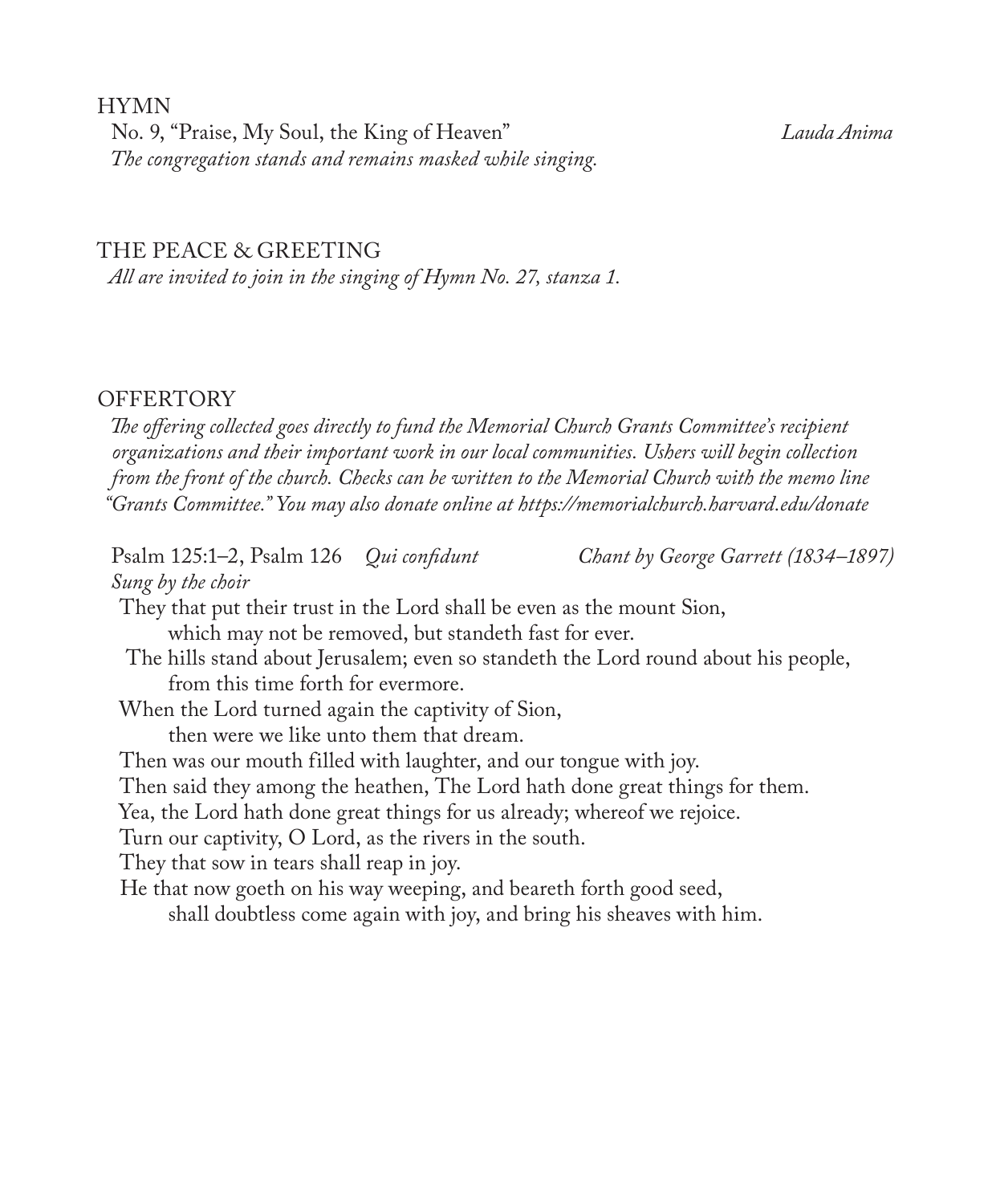DOXOLOGY

*The congregation stands and remains masked while singing.* Praise God, from whom all blessings flow. Praise God, all people here below. Praise God above, ye heavenly host. Creator, Christ, and Holy Ghost. Amen.

FIRST LESSON<br>Psalm 34: 1–8

*.*

*Pew Bible, page 471 (OT)* 

#### ANTHEM

Create in Me a Clean Heart *Eurydice V. Osterman (b. 1950)*

Create in me a clean heart, O God, and renew a right spirit within me. Cast me not away from thy presence; and take not thy holy spirit from me. Restore unto me the joy of thy salvation; and uphold me with thy free spirit. Then will I teach transgressors thy ways; and sinners shall be converted unto thee.

*Psalm 51:10–13, KJV*

SECOND LESSON Mark 10: 46–52 *Pew Bible, page 41 (NT)*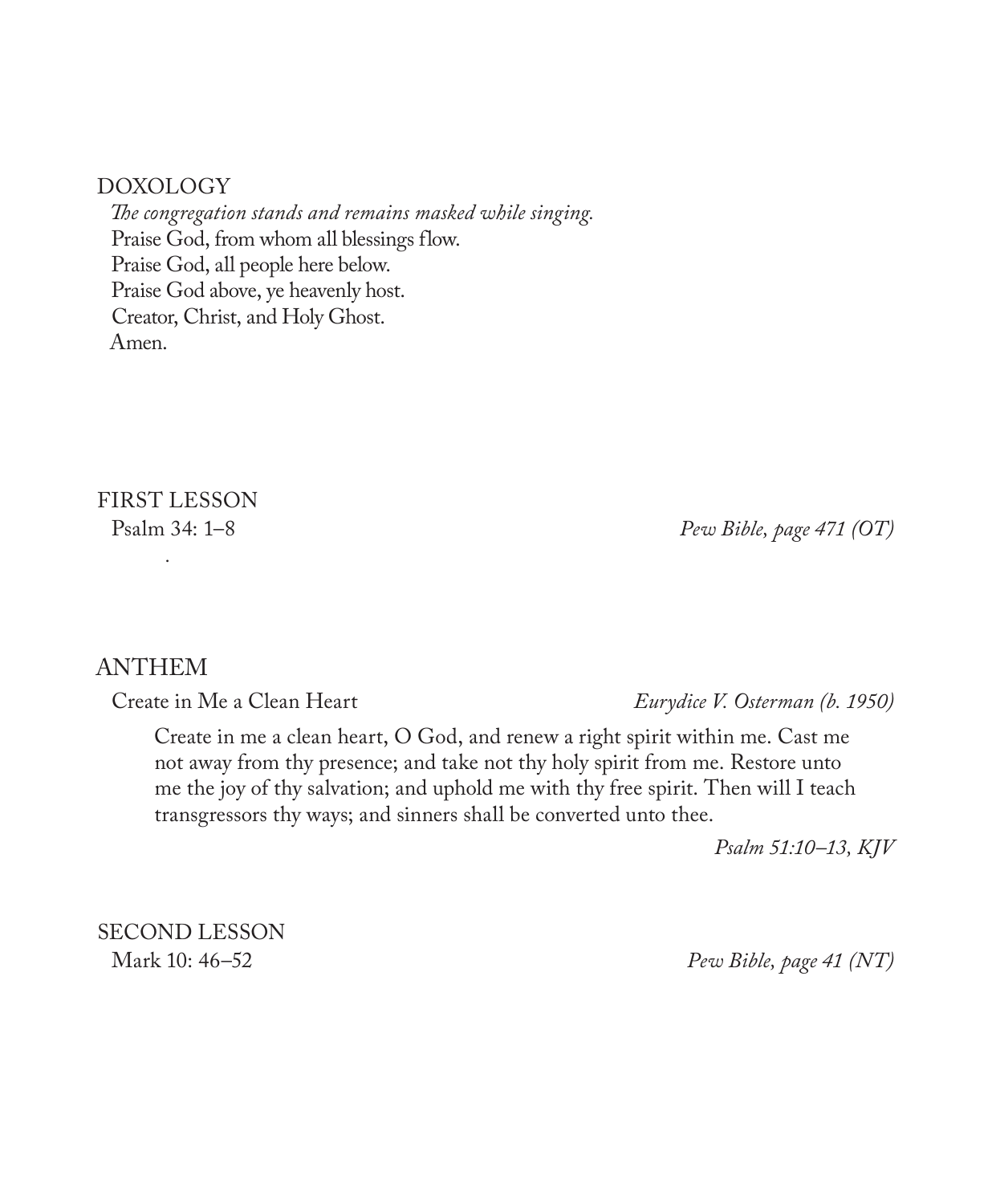# ANTHEM<br>Unclouded Day

Josiah Kelly Alwood (1828–1909) *arr. Shawn Kirchner (b. 1970)*

O they tell me of a home far beyond the skies, They tell me of a home far away And they tell me of a home where no storm-clouds rise: O they tell me of an unclouded day.

O the land of cloudless days, O the land of an unclouded sky, O they tell me of a home where no storm-clouds rise: O they tell me of an unclouded day.

O they tell me of a home where my friends have gone, They tell me of a land far away, Where the tree of life in eternal bloom Sheds its fragrance through the unclouded day.

O they tell me of a king in his beauty there, They tell me that mine eyes shall behold Where he sits on a throne that is bright as the sun In the city that is made of gold.

#### PRAYER HYMN

*The congregation remains seated.*

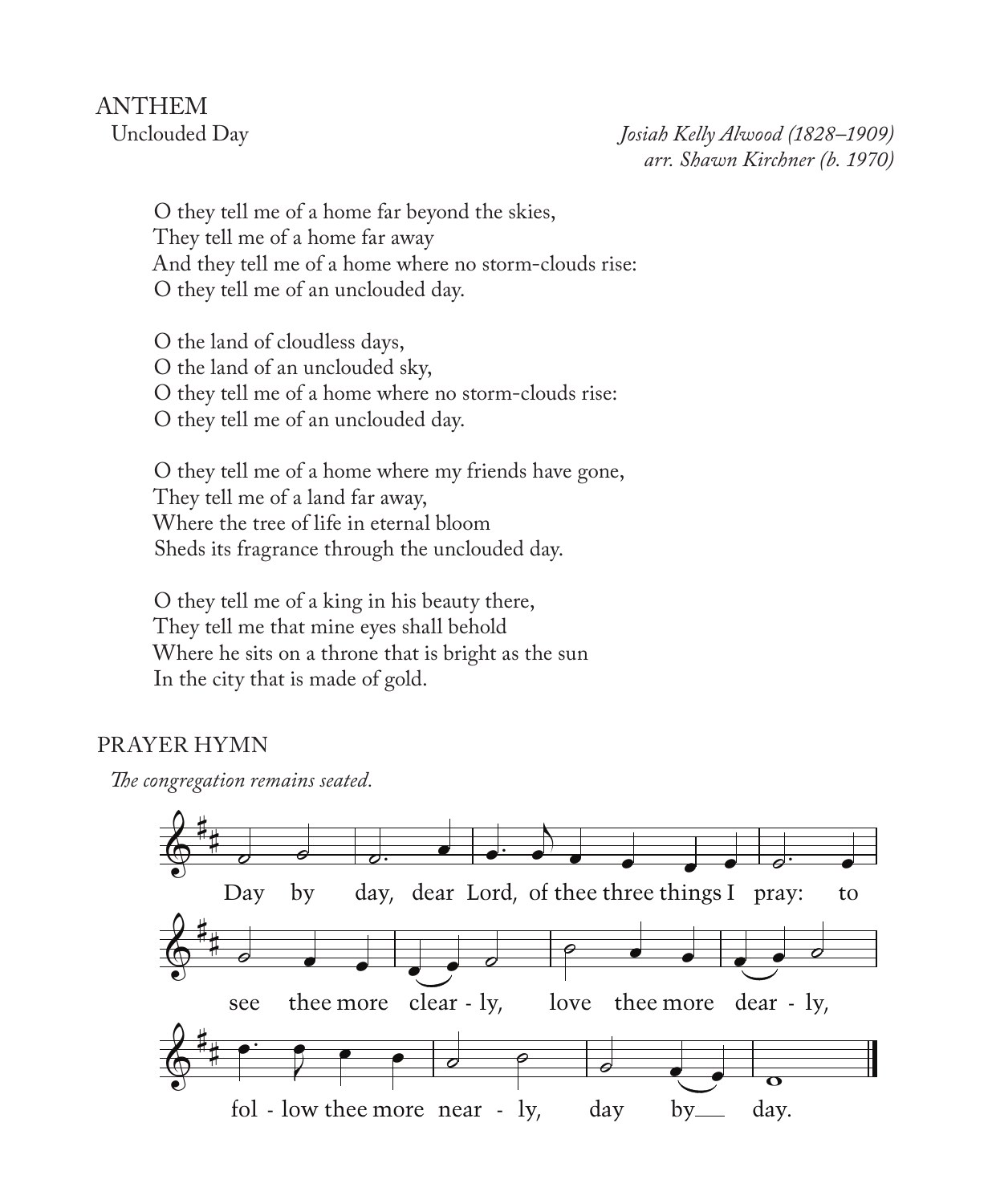#### THE PRAYERS OF THE PEOPLE

#### THE LORD'S PRAYER

#### *In unison:*

Our Father, who art in heaven, hallowed be thy name. Thy kingdom come. Thy will be done, on earth, as it is in heaven. Give us this day our daily bread. And forgive us our trespasses, as we forgive those who trespass against us. And lead us not into temptation, but deliver us from evil. For thine is the kingdom, and the power, and the glory, for ever and ever. Amen.

*Following the Lord's Prayer, the Prayer Hymn is repeated.*

#### **SERMON**

Following without Faith

#### HYMN

No. 345, "Morning Glory, Starlit Sky" *Memorial Church The congregation stands and remains masked while singing.*

#### **BENEDICTION**

#### POSTLUDE

"Finale" from *Toccata, Aria, and Finale*, Op. 1184 (2017) *Carson Cooman '04 (b. 1982)*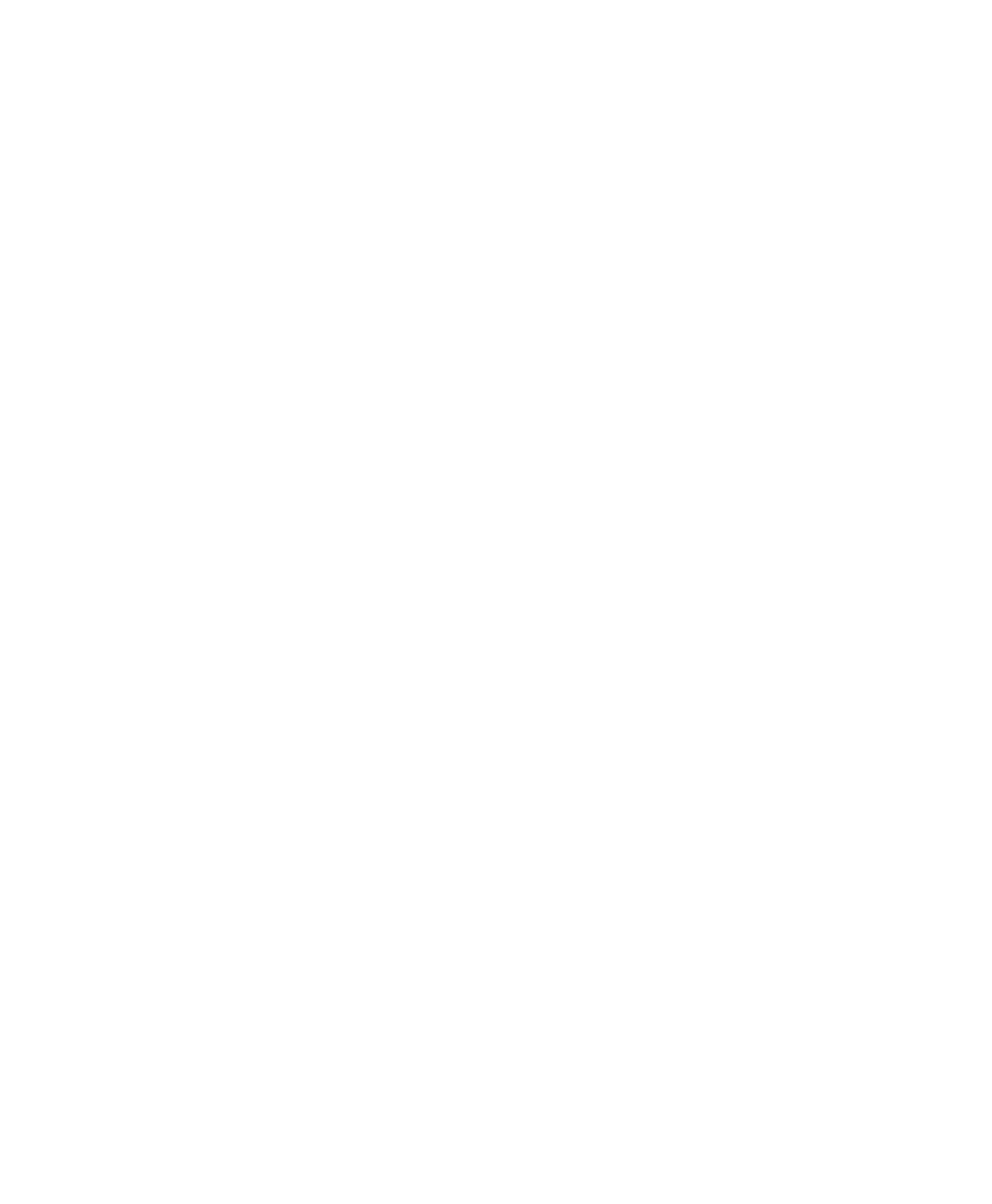# Announcements Sunday, October 24, 2021

### WELCOME

Today is the Twenty-Second Sunday after Pentecost. The preacher is the Reverend Dr. Teddy Hickman-Maynard, Associate Dean for Ministry Studies, Harvard Divinity School. The worship leaders are the Reverend Matthew Ichihashi Potts, Pusey Minister in the Memorial Church and Plummer Professor of Christian Morals, Faculty of Divinity, Harvard University; the Reverend Alanna C. Sullivan, Associate Mininster and Director of Administration in the Memorial Church; and the Reverend Calvon Tijuan Jones, Assistant Minister in the Memorial Church. The first lesson is read by Ahmaad Edmund MDiv I. The second lesson is read by Emma Thomas MDiv I. The music is provided by the Harvard University Choir under the direction of Edward Elwyn Jones, Gund University Organist and Choirmaster and David von Behren, Assistant University Organist and Choirmaster.

### MUSIC NOTES

For over thirty years Alfred V. Fedak was the organist and composer in residence at Westminster Presbyterian Church in Albany, New York. Widely regarded as one of the greatest living composers of original hymn tunes, he is also a prolific composer of works for organ. This morning's prelude presents two contemplative movements from his *Lyric Suite*, commissioned for the 2003 American Guild of Organists Regional Convention in Albany.

Eurydice V. Osterman was born in Atlanta, Georgia and was educated at Andrews University and the University of Alabama. From 1978 until her retirement in 2016, Osterman was a member of the faculty of Oakwood University in Huntsville where she was the primary theory teacher and director of the Oakwood College Choir. She also served for periods as director of the Aeolians and as chair of the music department. *Create in Me a Clean Heart* begins meditatively, gaining in intensity while imploring "Cast me not away from thy presence," before settling back into peace again.

Shawn Kirchner is a composer, arranger, and pianist based in Los Angeles, where he sings with the Los Angeles Master Chorale. Appointed the Chorale's composer in residence in 2012, Kirchner has written numerous works for the ensemble, including this spirited arrangement of the Reverend J. K. Alwood's beloved gospel tune *Unclouded Day* that has since become a favorite of choirs worldwide.

Carson Cooman is composer in residence at the Memorial Church which has witnessed the premiere of many of his compositions. "Finale" is the final part of *Toccata, Aria, and Finale*, a work that was commissioned in memory of Dorothy Virginia Garman Blankenship Laurie for the ongoing dedication events and recitals for the "Jennie Laurie Memorial Organ" at St. Andrew's Catholic Church in Roanoke, Virginia.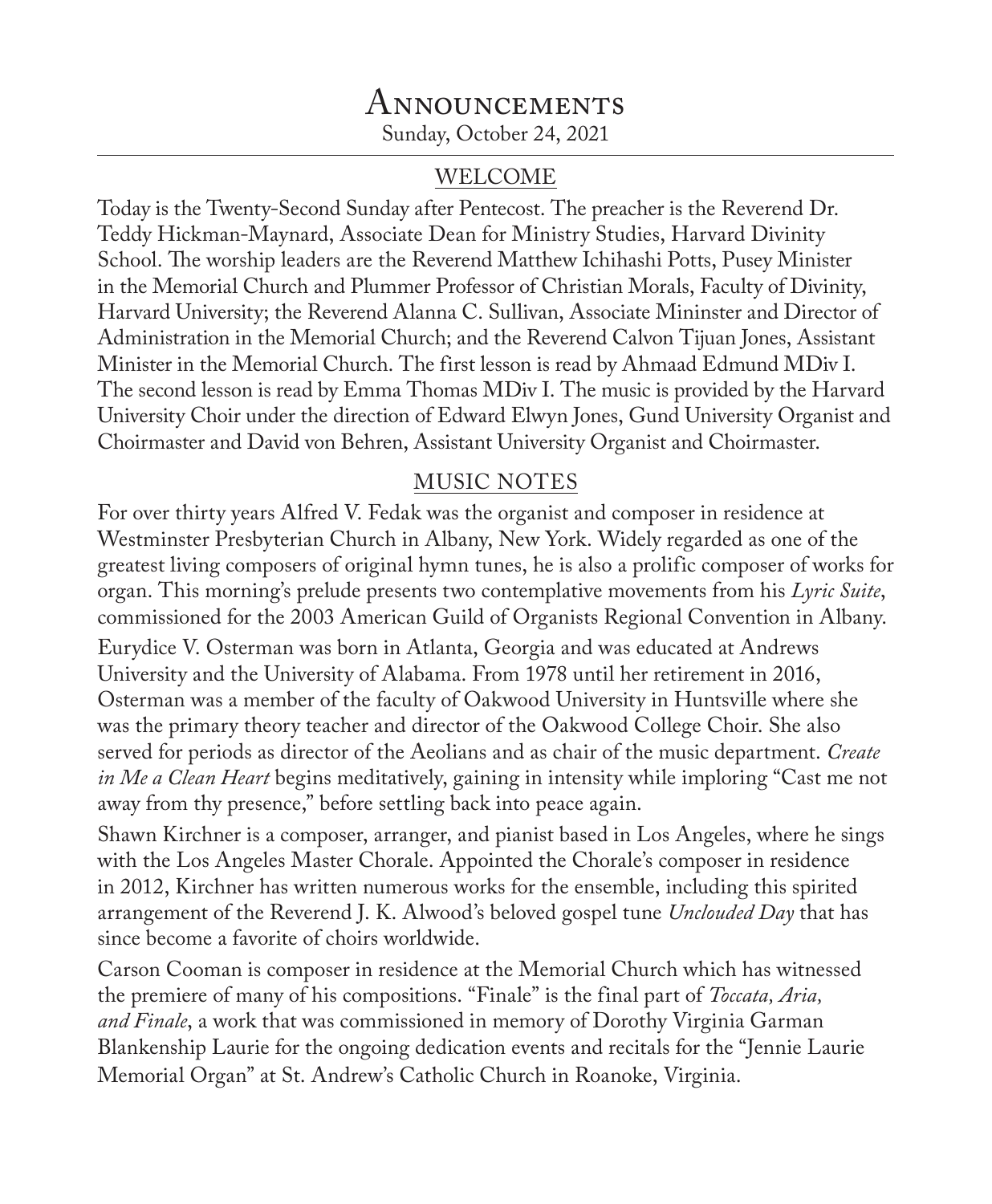# MORNING PRAYERS

Our daily service of Morning Prayers takes place at 8:30 am. Monday: Richard Parker; Tuesday: Ellen K. Williams '76, MD '80; Wednesday: Matthew Ichihashi Potts; Thursday: Aric B. Flemming, Jr. MDiv '19; Friday: Phoebe Carrai.

# CHORAL FELLOWS RECITAL

On Sunday, October 31 at 1:15 pm, the Choral Fellows of the Harvard University Choir will present a recital of works for chorus and piano, including choral cycles by Gwyneth Walker and Alfred V. Fedak. Admission is free and all are welcome.

# HARVARD BAROQUE CHAMBER ORCHESTRA CONCERT

On Sunday, October 7 at 4 pm, the Harvard Baroque Chamber Orchestra will present a concert of works that represent G. F. Handel's time in Italy. Countertenor Benjamin Perry Wenzelberg and cellist Phoebe Carrai will be featured soloists. Admission is free and all are welcome.

# COVID-19 GUIDELINES

The wellbeing of our visitors, students, and staff remains our top commitment at the Memorial Church. Harvard University continues to closely monitor the ongoing COVID-19 pandemic, and it is an ever-changing situation.

We are taking important steps to protect against COVID-19. We grateful for your assistance helping us to take these precautionary measures to prevent the spread of infection and to prioritize the wellbeing of our community, especially the most vulnerable in our midst.

We ask that all visitors, students, and staff abide by the following:

- All individuals will be masked indoors.
- All individuals/households will attest to the state of their health upon arrival. Individuals will be asked to leave if they have been diagnosed with COVID-19 and/or exhibiting symptoms with COVID-19.
- All individuals will refrain from public consumption of food and beverage indoors.

Please review the latest guidance for on-campus activity before attending services or other events on campus. Seating with physical distancing is available.

Guidance may be subject to additions and changes based upon the distribution of the disease and local disease dynamics. We appreciate your understanding and patience during this time.

Things are a bit different. Some of the details of our worship life have be altered to accommodate pandemic restrictions. Some of our programming has been adjusted to keep everyone safe. But what we hope you find entirely familiar is the love and openness and welcome with which we hope to fill our church each day.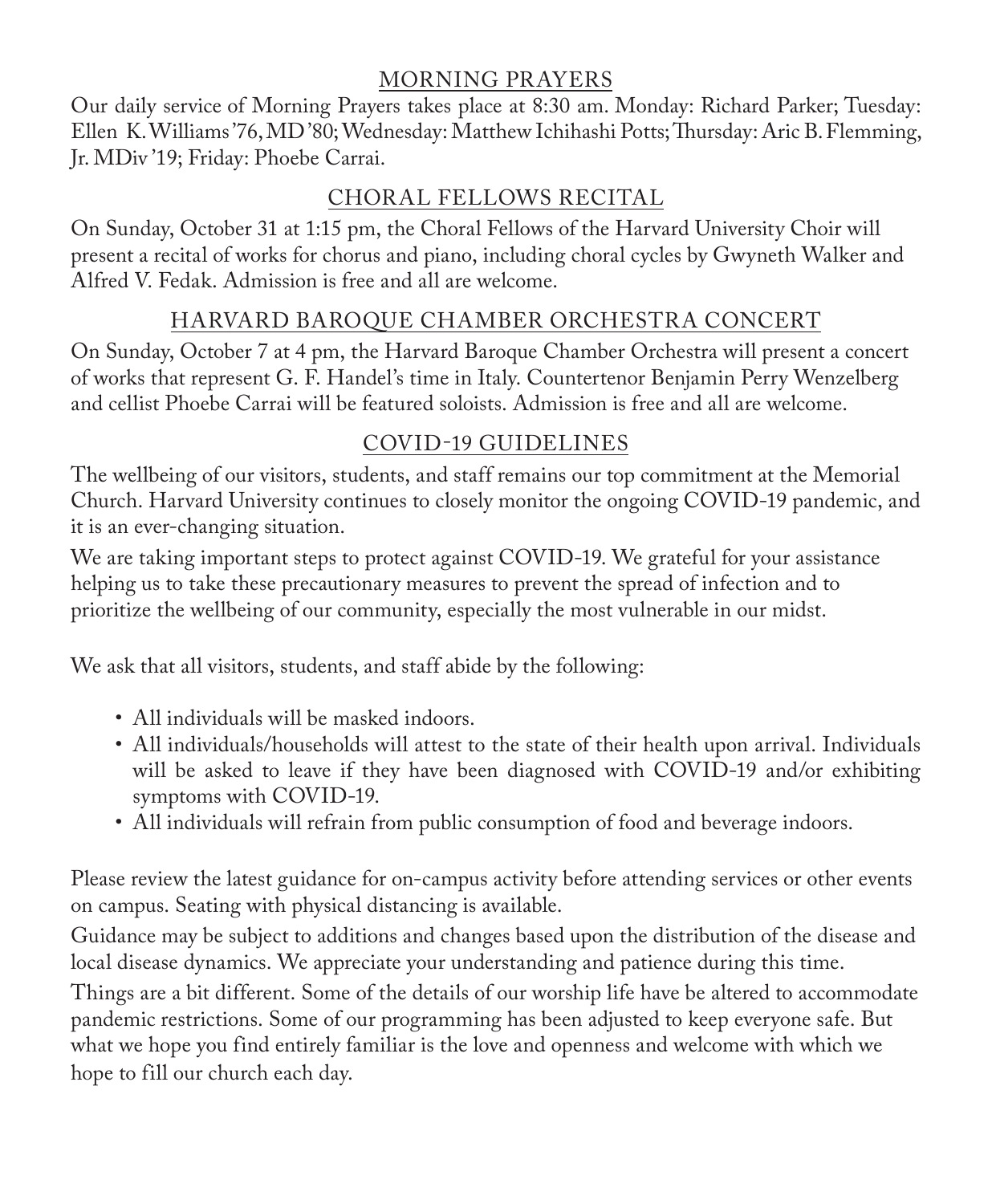# FAITH & LIFE FORUM

The Faith & Life Forum of the Memorial Church explores matters of faith and public life. The Forum takes place in the Buttrick Room in the lower level of the Memorial Church from 9:30– 10:30 am on Sundays. Each week we explore themes such as love, justice, suffering, and salvation in relation to the world in which we live. We learn from scholars and practitioners of religion, religious intellectuals, writers, activists, and artists whose work captures conceptions of the sacred and wrestles with the mysterious dimensions of life. All are welcome to join. Participants will need to register and attest to their health in order to participate in the weekly forum gatherings. There is both a virtual and in-person component. Please visit our website to learn more.

# CHURCH SCHOOL

The Church School offers Christian education classes for children of age three through sixteen. All classes are held during Sunday Services in the Fall and Spring Terms. To participate in the Church School program, parents or guardians need to register their children, and to attest to the state of their children's health weekly. Please visit our website to learn more or email Assistant Minister, Calvon Jones (*calvon\_ jones@harvard.edu*), with any questions.

The Rev. Jones and the Church School team are excited to announce the launch of our newly designed MemChurch School digital platform. Our children and families will have access to fun, exciting, and educational episodes, steeped in stories of love and humanity. Take a virtual journey to a digital place where the Bible comes to life. You can find episodes at: *https://bit.ly/3iUtEWV*

# STUDENT OPPORTUNITIES

Looking for a way to get more involved with the Memorial Church? Student Deacons might be the answer! Student Deacons is a volunteer, ecumenical Christian program involving both undergraduate and graduate students. Their service involves a ministry of hospitality and welcome during Sunday services and in the wider MemChurch community. If you're looking for a new opportunity for spiritual growth, please contact Student Program Coordinator, Anna Burnham (*anna\_burnham@harvard.edu*), for more information!

# AFTER-SCHOOL SNACK

Looking for a space to relax, connect with other students, and grab some good food towards the end of your week? Join Professor Potts, his family, and their dog Suki for weekly After-School Snack at Sparks House, 21 Kirkland St., Thursdays from 4-6 pm. Feel free to drop in and out as you need. Bring a friend!

# SUPPER AT SPARKS HOUSE

Colette and Matt Potts would like to invite vaccinated members of the congregation to join them for small group, casual suppers at Sparks House over the coming months. If you would like to gather with Colette, Matt, and a few other Memorial Churchgoers for conversation and followship, please contact Elizabeth Montgomery (*elizabeth\_montgomery@harvard.edu*). As Elizabeth gathers names, we will begin scheduling suppers to match the Pottses' and others' schedules over the coming months.